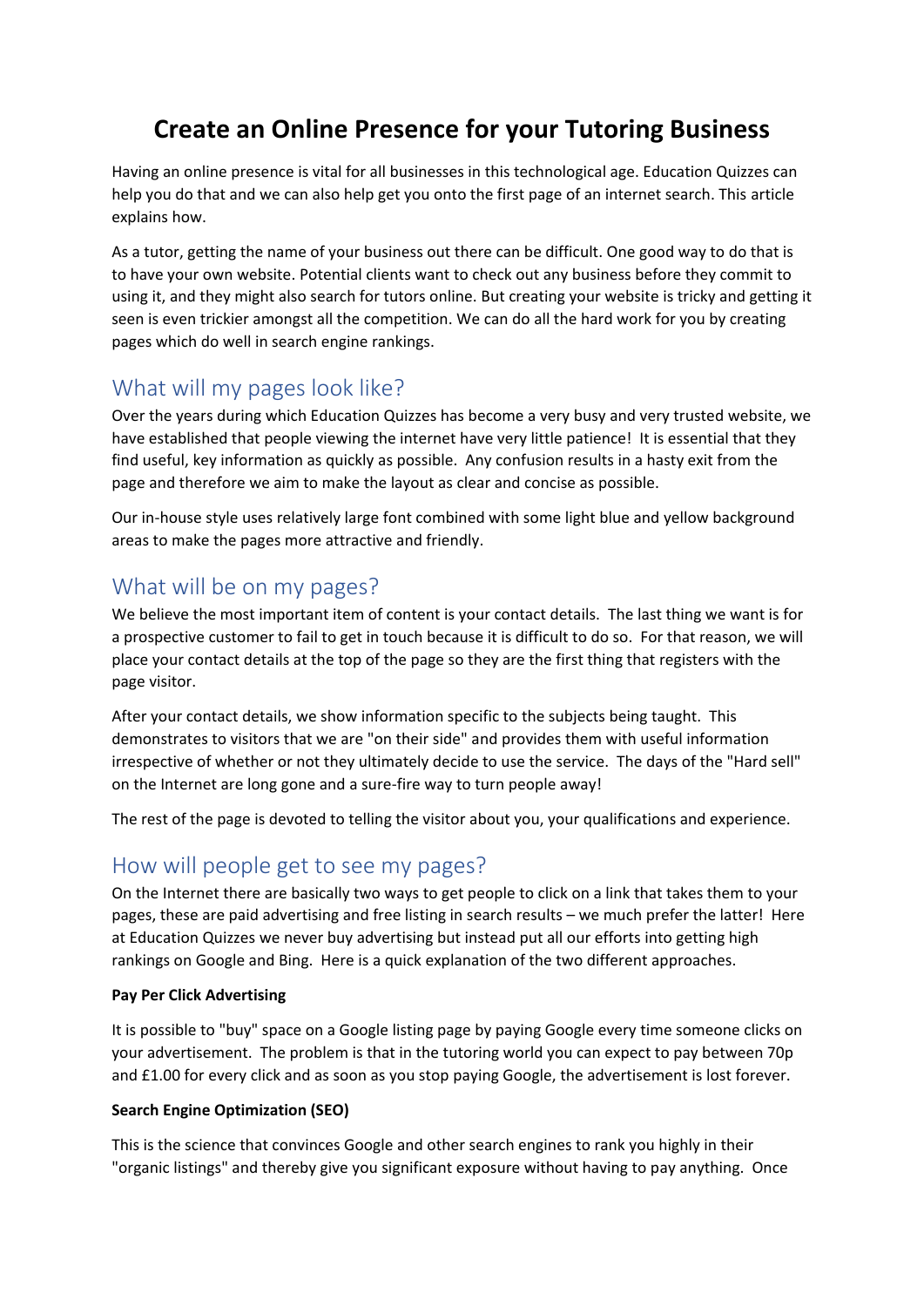you are established in the organic listings you have the means to constantly attract new customers without ever having to pay a penny and that's what we are aiming for. The sections that follow show you how we can do this by using correct SEO.

#### What is Domain Authority?

Each entire website is given a ranking by Google – this is often referred to as the website's "Domain Authority". A new website starts with a domain authority of 0 and builds over the course of the years depending largely on how many other websites link to it.

In our own case, we have several thousand links to our site including some very prestigious ones from the likes of the BBC, other media organisations and schools. This has pushed the Education Quizzes domain authority to a current level of 49 and we are hoping to continuously build on this.

The higher the domain authority, the better the chance of individual pages ranking highly in Google. By listing your pages on our site, you benefit from all the work we have put in to increase our own domain authority.

### What is Page Content?

It is really important that each page has a clear focus that is not too broadly based. By concentrating on specific keywords it is much easier for the search engine robots to understand what the page is about and rank it accordingly. For instance, it will be difficult to quickly achieve high ranking for "Tutoring" but when this is combined with reference to your geographic area and / or your subject specialities then it becomes much easier to rank well.

For this reason, we will include names of towns close to you within the top section of each page so the search engines understand that the page is highly relevant for someone searching for, say, "Tutor near Torquay".

# What is behind the scenes of a website page?

When constructing a page it is possible to greatly influence rankings by giving clear and specific instructions to search engine robots by the use of two different meta tags. Theses metas are "attached" to each web page behind the scenes and are not visible to people who visit the page.

The following example might help to explain:

https://www.educationquizzes.com > ... > GCSE Maths  $\ddot{\cdot}$ 

#### **GCSE BIDMAS and BODMAS - Quiz about Order of Operations**

In a mathematical expression with various numbers, knowing the order of operation is key. Practise your BIDMAS skills in this quiz from Education Quizzes.

https://www.educationquizzes.com > KS3 > KS3 Maths

### Level 3-4 Algebra - BODMAS, BIDMAS, PEMDAS - Education ...

The "Order of Operations" is an extremely important area of mathematics and this page provides a straight-forward guide, complete with quiz for practicing.

| $1)$ PA: 38 | 15 links / |        | 91.032 links / | Link            |
|-------------|------------|--------|----------------|-----------------|
|             | $10$ RDs   | DA: 49 | 8.102 RDs      | <b>Analysis</b> |